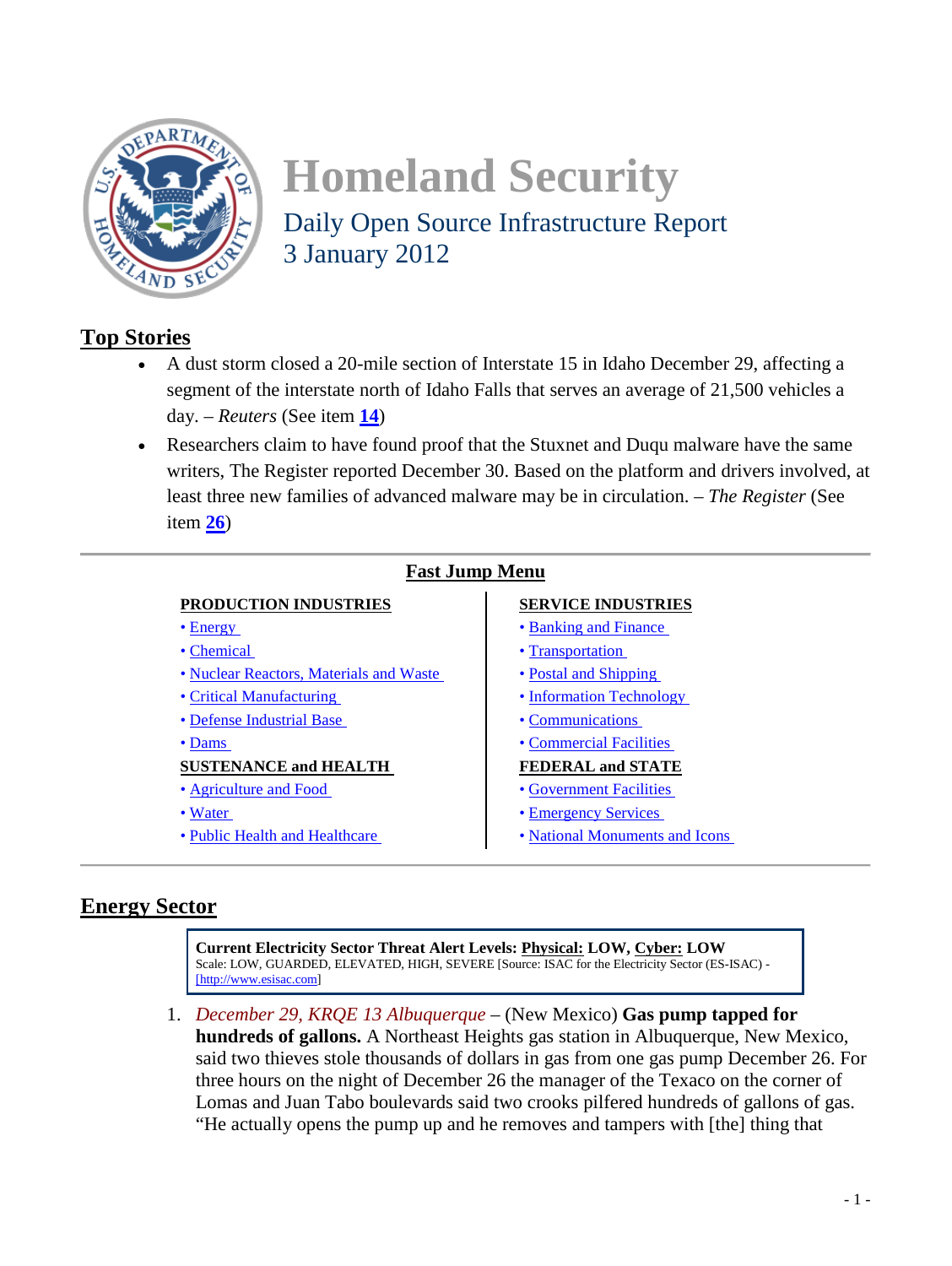<span id="page-1-0"></span>allows it to flow after the counter has stopped," a spokesman said. The two came back a second time, and it is the same routine. Finally they came back a third time. The thefts were discovered the next day during a review of the overnight transactions. That is when they checked out the surveillance video. In order to start the pumps the crooks had to use a credit card. A spokesman said the same card was used during all the thefts. Source: [http://www.krqe.com/dpp/news/crime/gas-pump-tapped-for-hundreds-of](http://www.krqe.com/dpp/news/crime/gas-pump-tapped-for-hundreds-of-gallons)[gallons](http://www.krqe.com/dpp/news/crime/gas-pump-tapped-for-hundreds-of-gallons)

- 2. *December 29, Associated Press* (California) **Calif. pipeline company charged in 2010 oil spill.** A California pipeline company and several executives have been charged in connection with an oil spill last year in the Port of Los Angeles, prosecutors said December 29. The 61-count complaint accuses Crimson Pipeline Management Inc. and its operators of unlawfully causing and allowing the spill, as well as failing to report the accident to authorities. Among those facing charges are the company president and operations manager. If convicted, the executives could each face up to 36 years in jail and the company could be fined hundreds of thousands of dollars, prosecutors said. Investigators said they became aware of a pipeline breach when oil seeped into a channel during a storm late last year. They gathered samples of the oil and were able to identify a hydrocarbon fingerprint that determined the product came from Crimson. A gash in the pipeline's casing was found and was wrapped before the carrier pipe was pulled out of the ground in October. More than 1,000 gallons of crude oil and 290,000 gallons of contaminated wastewater have been recovered, authorities said. Source: [http://www.cbsnews.com/8301-505245\\_162-57349871/calif-pipeline](http://www.cbsnews.com/8301-505245_162-57349871/calif-pipeline-company-charged-in-2010-oil-spill/)[company-charged-in-2010-oil-spill/](http://www.cbsnews.com/8301-505245_162-57349871/calif-pipeline-company-charged-in-2010-oil-spill/)
- 3. *December 29, Associated Press* (North Carolina) **Audit: N.C. agency rarely fined gas rules violators.** A state agency in North Carolina responsible for checking the safety of propane and other liquefied petroleum (LP) gas facilities rarely fined operators even when they repeatedly violated regulations, according to an audit released December 29. Inspectors for the standards division of the state Department of Agriculture and Consumer Services found 7,466 violations representing potential threats to public health and safety in the year after October 2009, when the agency was authorized to hand out stiffer civil penalties, the audit by State Auditor found. LP gas, primarily propane, can burn or explode if it comes in contact with a spark. The violations included nearly 200 cases in which emergency shutoff valves did not work, the report said. Other violations included gas storage plants that were not locked when unattended, leaks around tanks and pipes, and documentation deficiencies, the report said. Nearly 10 percent of the violations were repeat discoveries of problems that had not been fixed, with some operators having as many as seven repeat violations, the report said.

Source:<http://www.wral.com/news/state/nccapitol/story/10543050/>

4. *December 29, Glen Falls Post-Star* – (New York) **Probe into leak continues.** The New York Department of Environmental Conservation is investigating why employees of the Cumberland Farms store at the center of a December 27 gas leak were not able to shut off the malfunctioning gas pump that leaked hundreds of gallons of gasoline.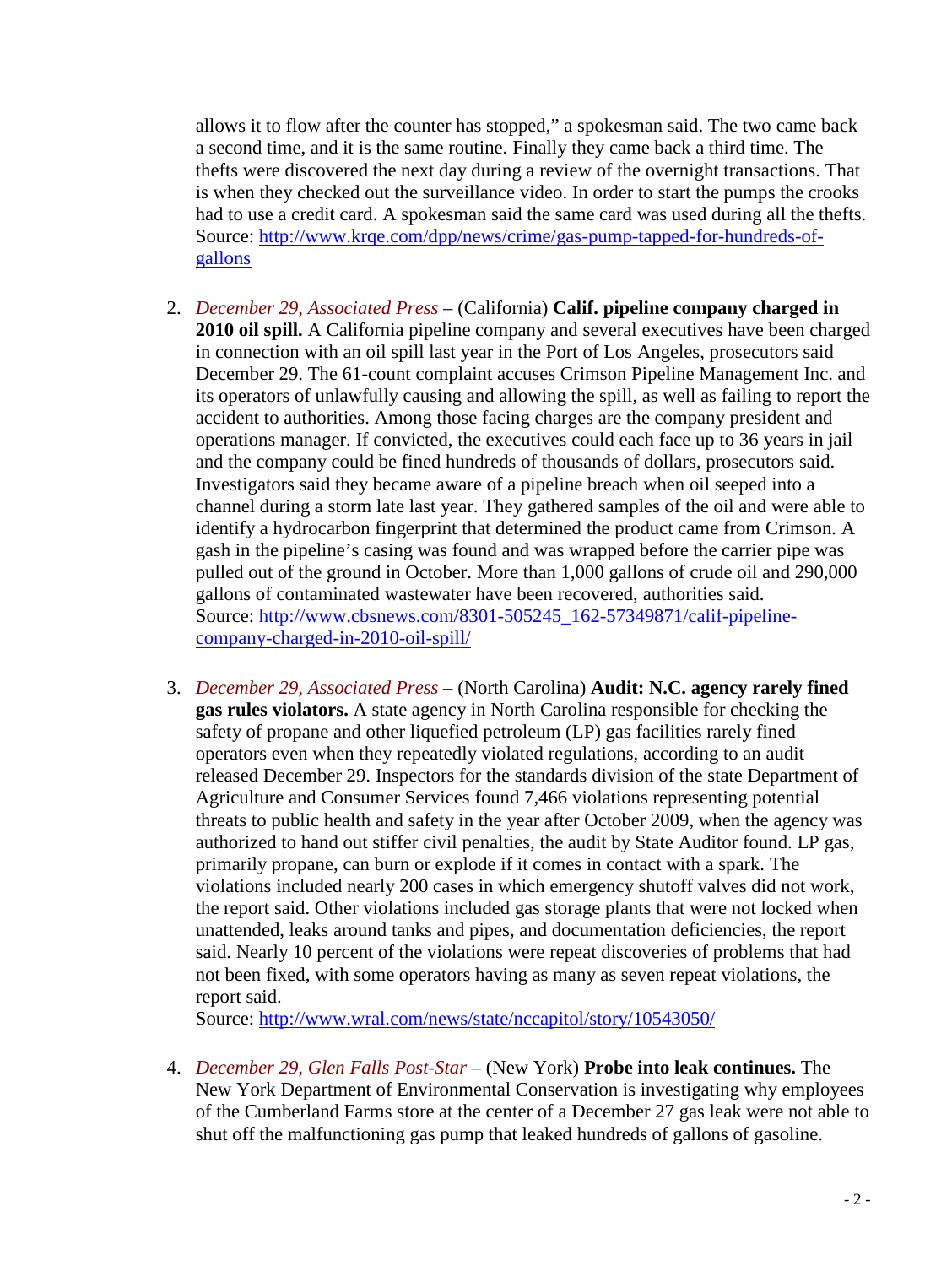<span id="page-2-0"></span>Hudson Falls firefighters stopped the leak by shutting off the power at the Main Street store, officials said. At that point, the leak was unabated, with emergency shutoff mechanisms in the pump apparently malfunctioning, officials said. A spokesman said three employees were working at the time, and one "had gone through the procedures to shut the pump off but was unable to shut it off." The Washington County Public Safety director said it was not known why the store's staff was unable to shut off the pumps before firefighters arrived and why the pump's safety features failed. Gasoline vapors from the fuel in the storm drain system caused 20 to 25 explosions underground late December 27, either as the pressure from the fumes built up or because something ignited the vapors. Numerous manhole covers and storm drain covers were blown free, and homes were damaged.

Source: [http://poststar.com/news/local/probe-into-leak-continues/article\\_dc077c74-](http://poststar.com/news/local/probe-into-leak-continues/article_dc077c74-32a2-11e1-97a4-001871e3ce6c.html) [32a2-11e1-97a4-001871e3ce6c.html](http://poststar.com/news/local/probe-into-leak-continues/article_dc077c74-32a2-11e1-97a4-001871e3ce6c.html)

For another story, see item **[19](#page-8-0)**

#### [\[Return to top\]](#page-0-0)

# **Chemical Industry Sector**

5. *December 29, Nogales International* – (Arizona; International) **Chemical load at port leads to arrest, detour.** A woman from Nogales, Mexico, was detained December 28 by U.S. Customs and Border Protection Officers in Nogales after they discovered five 55-gallon drums of a potential methamphetamine precursor in the back of the van she was driving. The Nogales Fire Department was called to the Mariposa Port of Entry after Customs and Border Protection (CBP) reported a Mexico-bound van carrying barrels of an unknown chemical. It turned out to be monomethylamine, an ingredient used as a component in some pesticides and pharmaceuticals – as well as the illicit manufacturing of meth. The woman was turned over to Immigration and Customs Enforcement's Homeland Security Investigations and the van bearing Sonora plates and its contents was seized, CBP officials said.

Source: [http://www.nogalesinternational.com/news/chemical-load-at-port-leads-to](http://www.nogalesinternational.com/news/chemical-load-at-port-leads-to-arrest-detour/article_ea48062e-3260-11e1-a112-0019bb2963f4.html)[arrest-detour/article\\_ea48062e-3260-11e1-a112-0019bb2963f4.html](http://www.nogalesinternational.com/news/chemical-load-at-port-leads-to-arrest-detour/article_ea48062e-3260-11e1-a112-0019bb2963f4.html)

For another story, see item **[13](#page-6-0)**

#### [\[Return to top\]](#page-0-0)

# **Nuclear Reactors, Materials and Waste Sector**

6. *December 30, Associated Press* – (Connecticut) **Feds rap Millstone over failures to win approvals.** Federal regulators said Dominion Resources Inc. failed over the past two years to receive approvals before changing various systems at its Millstone nuclear plant in Waterford, Connecticut. The Day of New London reported December 30 that an audit by the Nuclear Regulatory Commission (NRC) released December 29 found Millstone officials had an appropriate system for meeting its commitments to federal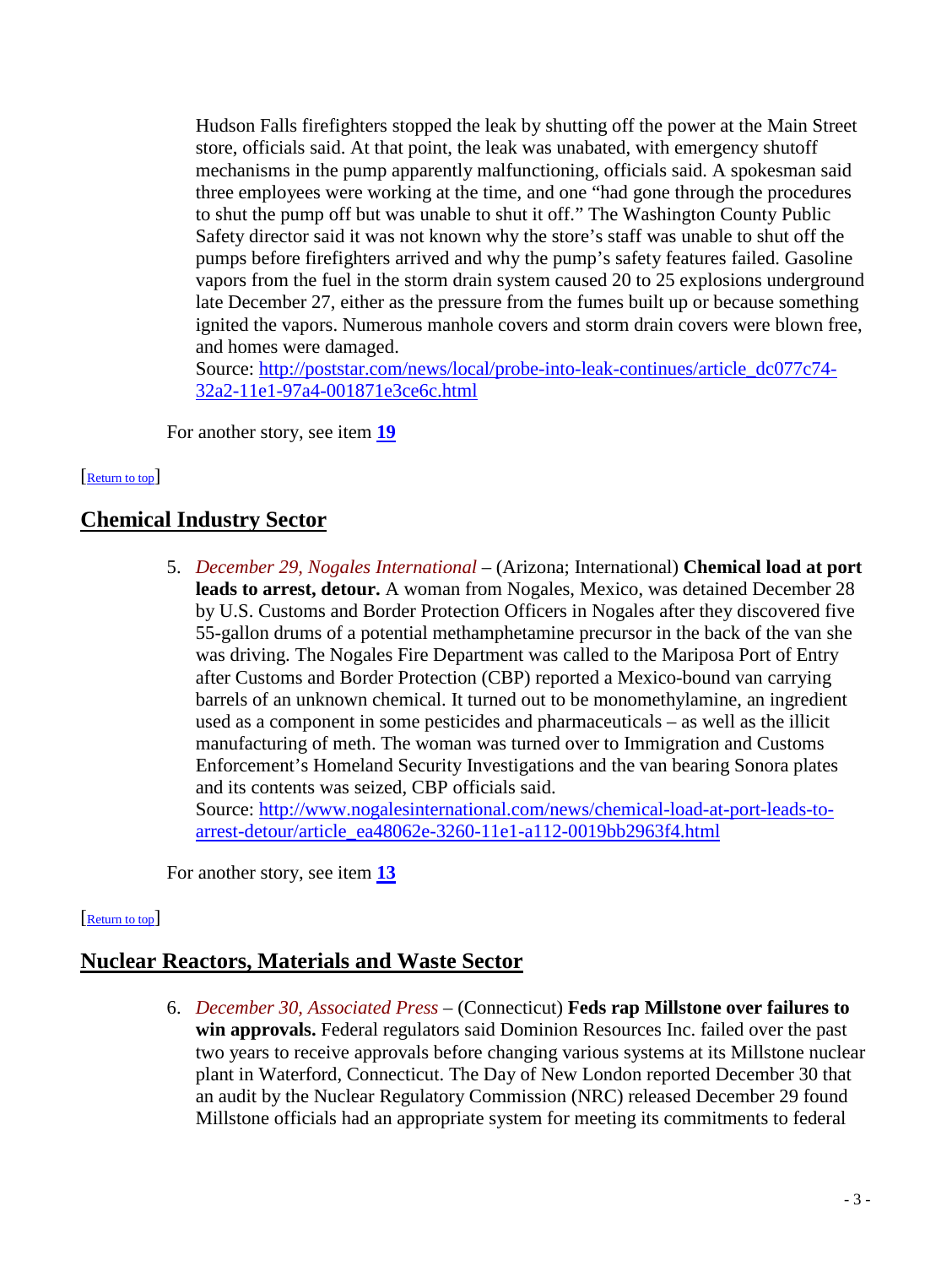<span id="page-3-0"></span>regulators, but it was not often followed. The audit said that in 10 cases Dominion misused the process, treating federal requirements as if they were minor commitments. A NRC spokesman said Millstone's actions did not pose a danger to the public. But he said the audit findings were unusual. A Millstone spokesman said Dominion is correcting the problems and that the main issue concerns the failure to file paperwork documenting changes.

Source: [http://washingtonexaminer.com/news/business/2011/12/feds-rap-millstone](http://washingtonexaminer.com/news/business/2011/12/feds-rap-millstone-over-failures-win-approvals/2046681)[over-failures-win-approvals/2046681](http://washingtonexaminer.com/news/business/2011/12/feds-rap-millstone-over-failures-win-approvals/2046681)

7. *December 30, WECT 6 Wilmington* – (North Carolina) **Brunswick Nuclear Plant flagged for possible flooding issue.** The U.S. Nuclear Regulatory Commission (NRC) said fuel oil tank rooms that serve the Brunswick Nuclear Plant's emergency diesel generators were not properly protected from possible flooding, WECT 6 Wilmington reported December 30. According to a news release from the NRC, the finding was of "low to moderate safety significance" and will lead to increased inspection of the Southport, North Carolina facility. The NRC release said the violation involved the failure to identify and correct issues in the fuel oil tank rooms that made them more susceptible to flooding during a hurricane. In response to the findings, plant officials have installed new sealant material to close openings on the oil tank rooms and constructed barriers to limit possible wave run-up to the facility. Source: [http://www.wect.com/story/16417366/brunswick-nuclear-plant-flagged-for](http://www.wect.com/story/16417366/brunswick-nuclear-plant-flagged-for-possible-flooding-issue)[possible-flooding-issue](http://www.wect.com/story/16417366/brunswick-nuclear-plant-flagged-for-possible-flooding-issue)

[\[Return to top\]](#page-0-0)

# **Critical Manufacturing Sector**

Nothing to report

#### [\[Return to top\]](#page-0-0)

### **Defense Industrial Base Sector**

8. *December 28, Associated Press* – (Mississippi) **OSHA cites Mississippi shipyard.** The Occupational Safety and Health Administration (OSHA) has cited a Pascagoula, Mississippi shipyard for 50 safety violations and has proposed penalties of \$176,444, the Associated Press reported December 28. OSHA officials said in a news release that the penalties against Huntington Ingalls Industries and five subcontractors come from a June inspection after receiving a complaint about safety hazards. Huntington Ingalls was cited for violations carrying penalties of \$166,300. The violations included blocked exits; tripping and fall hazards; allowing lead, arsenic, and cadmium dust to accumulate in a lunch area; and the dispensing of flammable liquids in improper containers. Five subcontractors were cited for violations that included improper handling of compressed gas cylinders and other safety and electrical hazards. One subcontractor had no monetary penalty. The companies have up to 15 business days to appeal the citations.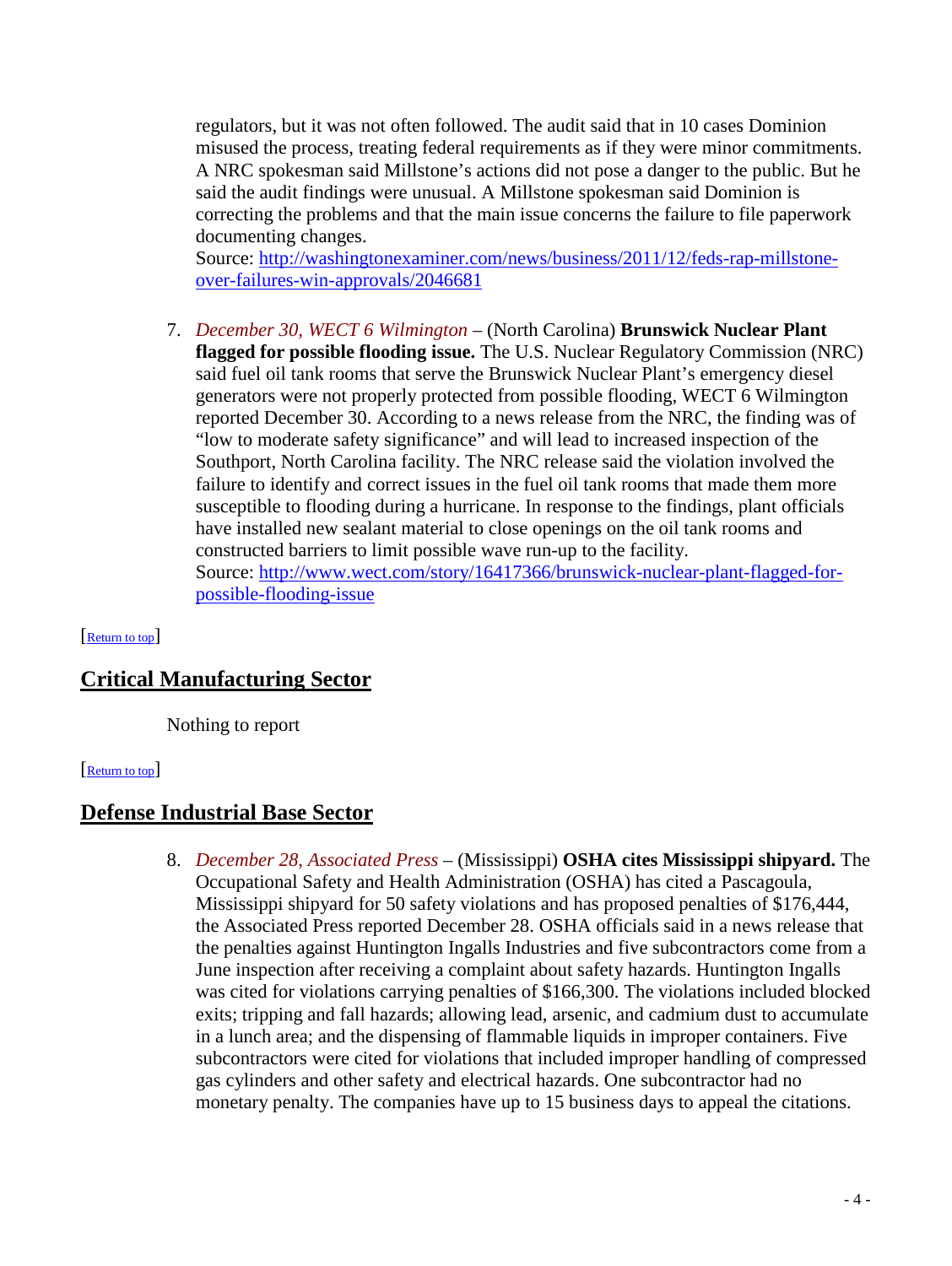Source: [http://www.cbsnews.com/8301-505245\\_162-57349323/osha-cites-mississippi](http://www.cbsnews.com/8301-505245_162-57349323/osha-cites-mississippi-shipyard/)[shipyard/](http://www.cbsnews.com/8301-505245_162-57349323/osha-cites-mississippi-shipyard/)

<span id="page-4-0"></span>[\[Return to top\]](#page-0-0)

# **Banking and Finance Sector**

9. *December 30, Associated Press* – (Nevada; International) **Feds: 6 indicted in Internet based car-selling scheme that took in over \$4 million.** A federal grand jury indicted six foreign nationals on charges that they defrauded hundreds of customers out of more than \$4 million in bogus Internet car sales, federal prosecutors said December 29. The 24-count indictment returned December 28 alleges a scheme in which vehicles were offered for sale on legitimate Web sites that deal in auto trading, according to a statement from the U.S. attorney's office. The six defendants — from Germany, Russia, Romania and Latvia — are accused of collecting payments from hundreds of would-be buyers nationwide, siphoning millions of dollars to Europe, and never delivering a vehicle, the indictment said. The alleged leaders of the scam are both in federal custody in Nevada on charges related to bulk cash smuggling. One of the men monitored the fraudulent bank accounts to determine if funds had been deposited, the indictment said. The money was then withdrawn — primarily in cash — and delivered to the leaders. The two then allegedly wired the money from the United States to other countries, mailed the funds in concealed packages to Berlin, or concealed the funds in personal carry-on luggage while traveling to Germany, according to the indictment. At least 110 bank accounts were opened to fraudulently receive the funds, according to the indictment. From September 4, 2007 until October 5, 2010, victims deposited at least \$4 million into the accounts. The defendants face charges including conspiracy to commit bank and wire fraud and money laundering. If convicted, each could face sentences totaling hundreds of years in federal prison. Source: [http://www.washingtonpost.com/national/feds-6-indicted-in-internet-based-car-](http://www.washingtonpost.com/national/feds-6-indicted-in-internet-based-car-selling-scheme-that-took-in-over-4-million/2011/12/30/gIQABzxmPP_story.html)

[selling-scheme-that-took-in-over-4-million/2011/12/30/gIQABzxmPP\\_story.html](http://www.washingtonpost.com/national/feds-6-indicted-in-internet-based-car-selling-scheme-that-took-in-over-4-million/2011/12/30/gIQABzxmPP_story.html)

10. *December 30, Sarasota Herald Tribune* – (GFlorida) **FDIC files malpractice lawsuit against Icard Merrill Sarasota law firm over First Priority Bank loan.** The Federal Deposit Insurance Corp. (FDIC) has filed a malpractice suit against one of Sarasota, Florida's most prominent law firms and one of its senior partners in connection with a \$5.3 million loan made by the now defunct First Priority Bank, the Sarasota Herald-Tribune reported December 29. The FDIC's lawsuit claims an Icard Merrill attorney breached his fiduciary duty by failing to inform First Priority's board of directors that he represented nearly all the parties in a deal to develop the River Meadows property, along the Upper Manatee River. The lawsuit, filed in federal court in Tampa, also claims that he failed to tell First Priority's board that an option to buy a 25-acre parcel of land, which comprised part of the bank's collateral for the loan, did not exist. "As a proximate result of the defendants' wrongful conduct, the bank lost over \$4.596 million," the FDIC concluded in its December 23 lawsuit. Legal action by the FDIC follows a similar lawsuit against Icard Merrill and the attorney filed by six investors, who joined a former Longboat Key businessman in 2005 to develop River Meadows. In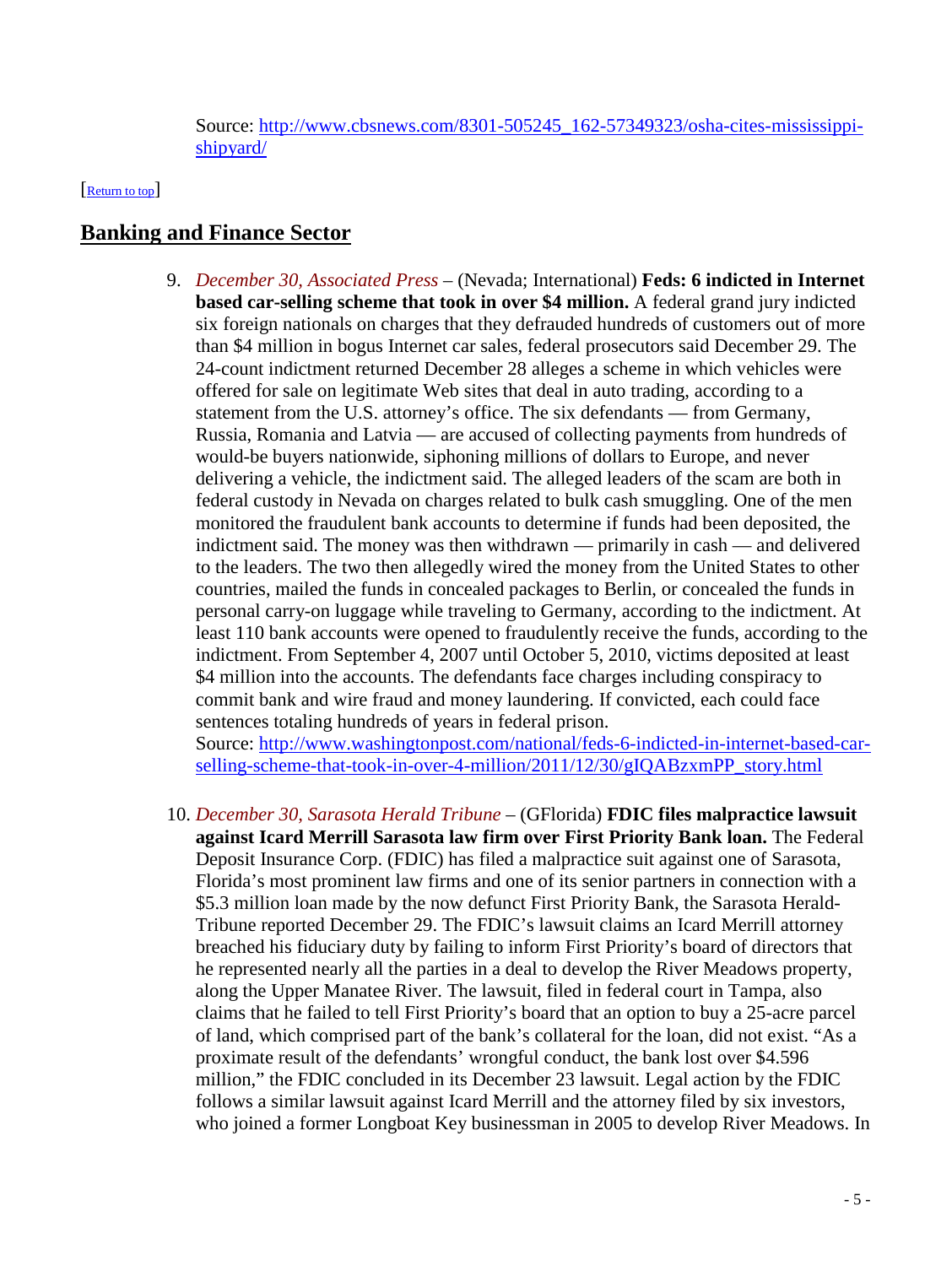that case, Icard Merrill agreed to pay a \$1.4 million settlement, on the condition that the payment was not an admission of guilt. As First Priority's receiver, the FDIC is now trying to recoup some of the \$72 million lost when it shut down the Bradenton bank in August 2008.

Source: [http://www.heraldtribune.com/article/20111229/ARTICLE/111229521/-](http://www.heraldtribune.com/article/20111229/ARTICLE/111229521/-1/news?p=all&tc=pgall) [1/news?p=all&tc=pgall](http://www.heraldtribune.com/article/20111229/ARTICLE/111229521/-1/news?p=all&tc=pgall)

- 11. *December 29, U.S. Department of Treasury* (International) **Treasury targets key Panama-based money laundering operation linked to Mexican and Colombian drug cartels.** The U.S. Department of the Treasury's Office of Foreign Assets Control (OFAC) December 29 designated two Lebanese-Colombian nationals as Specially Designated Narcotics Traffickers (SDNTs) due to their significant role in international money laundering activities involving drug trafficking proceeds. OFAC also designated nine other individuals and 28 entities in Colombia, Panama, Lebanon, and Hong Kong with ties to the men. The December 29 action, taken pursuant to the Foreign Narcotics Kingpin Designation Act, prohibits U.S. persons from conducting financial or commercial transactions with these entities and individuals and freezes any assets the designees may have under U.S. jurisdiction. "By designating these individuals and companies we are exposing a significant international money laundering network, forcing them out of the international financial system, and undermining their ability to launder drug money through a global support network for the Mexican and Colombian drug cartels," the director of OFAC said. Treasury took the actions in close coordination with investigations by the Drug Enforcement Administration, Immigration and Customs Enforcement, and the New York City Police Department. Source:<http://www.treasury.gov/press-center/press-releases/Pages/tg1390.aspx>
- 12. *December 29, New York Daily News* (New York; Virginia) **Dapper Bandit is unmasked: FBI says prolific Manhattan bank robber is Dana Connor, 52.** The "Dapper Bandit" — a natty dresser wanted for robbing 10 New York City banks in recent months — was identified by the feds December 29 as an ex-convict with a distinctive tattoo on his chest. The FBI believes the suspect, who has been locked up previously for knocking over banks, is the crook who likes to look good while he robs. And the FBI says that the bandit — who has the words "Moe Love" tattooed on his chest — may be a commuter: investigators believe he may be living in Virginia and traveling up to New York to commit the heists, which began in September. Dressed in a spiffy suit and tie, he has hit banks from Midtown to Tribeca, and made off with cash every time, authorities said. He generally threatens tellers that he is armed with a weapon, but during one heist he whipped out a black handgun, authorities said. His most recent caper came December 27 at a Citibank branch. Source: [http://www.nydailynews.com/new-york/dapper-bandit-unmasked-fbi-prolific](http://www.nydailynews.com/new-york/dapper-bandit-unmasked-fbi-prolific-manhattan-bank-robber-dana-connor-52-article-1.998609?localLinksEnabled=false)[manhattan-bank-robber-dana-connor-52-article-1.998609?localLinksEnabled=false](http://www.nydailynews.com/new-york/dapper-bandit-unmasked-fbi-prolific-manhattan-bank-robber-dana-connor-52-article-1.998609?localLinksEnabled=false)

For more stories, see items **[21](#page-9-0)** and **[25](#page-11-0)**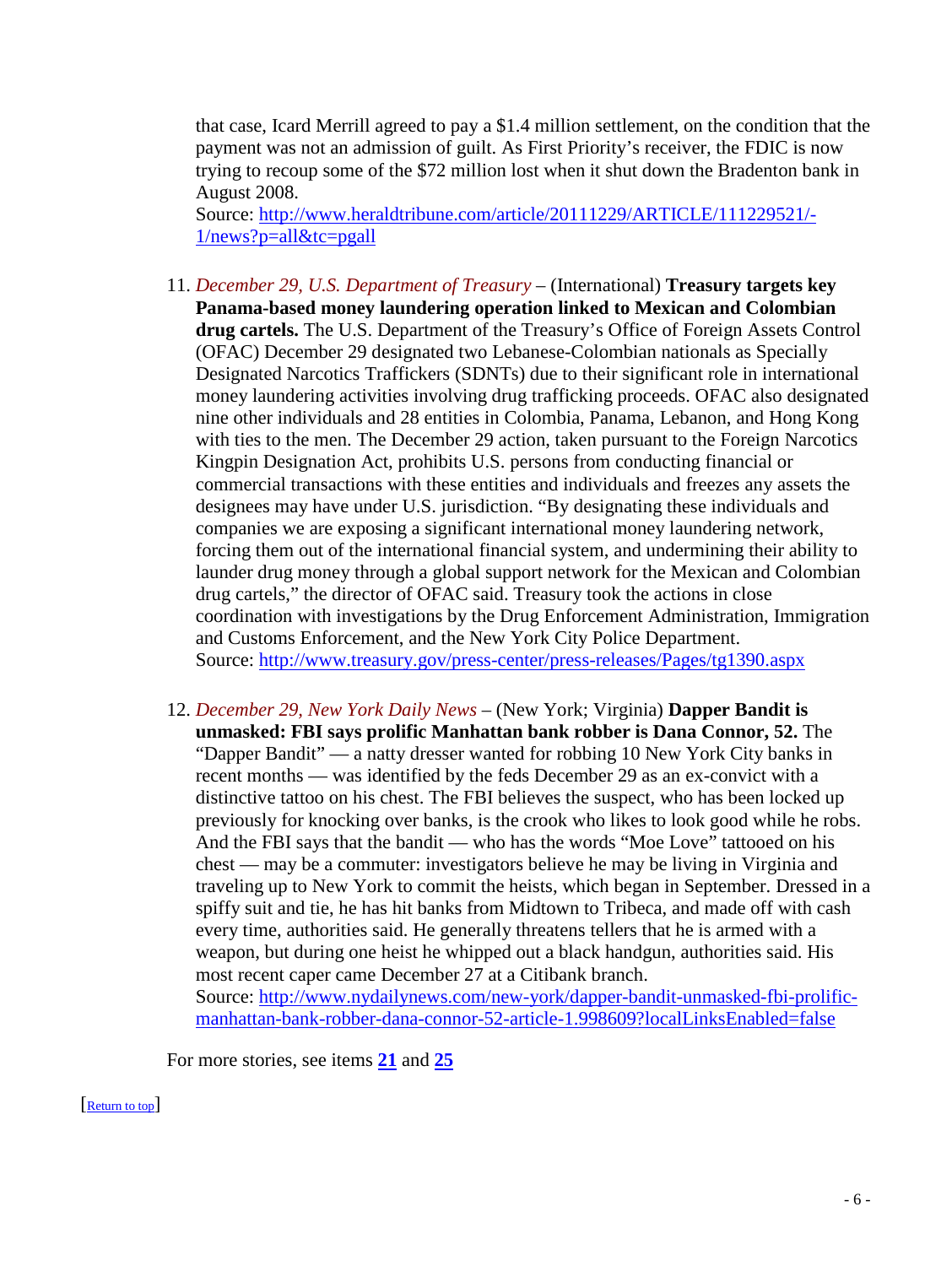# <span id="page-6-0"></span>**Transportation Sector**

- 13. *December 30, Daytona Beach News-Journal* (Florida) **Traffic on the move along crash site on I-95 in Port Orange.** Traffic was moving smoothly December 30 in the northbound lanes of Interstate 95 near Port Orange, Florida, after they were damaged in a fiery crash early December 29. The roadway reopened shortly after midnight after paving crews patched a 100 foot long stretch of roadway damaged in the chain reaction collision that closed the interstate and killed the driver of one of the four vehicles involved, the Florida Highway Patrol reported. A tractor-trailer rig carrying canisters of methyl bromide, a pesticide, burst into flames after plowing into the wreckage of a log truck, a U.S. Postal Service truck, and a passenger car about 3:25 a.m., the Florida Highway Patrol said. The rumbling of the explosions could be heard for miles, reportedly as far away as Ormond Beach. Repair of the 100-foot stretch of asphalt damaged by the fire was completed about midnight, and the northbound lanes were reopened shortly afterward, a Volusia County dispatch official said. Cleanup and repaving efforts were pushed back several times December 29 after a leak developed from one of the canisters holding the methyl bromide, affecting a crane operator and another person participating in the cleanup efforts, said a Florida Highway Patrol spokeswoman. A fire also redeveloped on the shoulder of the northbound lanes and the trailer used to haul the chemicals also reignited, she said. The driver of the chemical hauler died at the scene while five others were taken to Halifax Health Medical Center in Daytona Beach for treatment of reportedly minor injuries. In addition, the Port Orange's Public Safety director said four Port Orange police officers were taken to the Halifax facility in Port Orange for treatment of chemical inhalation and exposure. He said all seemed alright, but were experiencing some discomfort. Source: [http://www.news-journalonline.com/news/local/east-volusia/2011/12/30/fiery](http://www.news-journalonline.com/news/local/east-volusia/2011/12/30/fiery-chain-reaction-crash-kills-1-closes-i-95-northbound.html)[chain-reaction-crash-kills-1-closes-i-95-northbound.html](http://www.news-journalonline.com/news/local/east-volusia/2011/12/30/fiery-chain-reaction-crash-kills-1-closes-i-95-northbound.html)
- 14. *December 29, Reuters* (Idaho) **Massive dust storm closes interstate in Idaho.** A dust storm churned by winds of up to 50 miles per hour forced a 20-mile closure of an interstate in Idaho December 29, and highway officials scrambled to divert thousands of motorists near Idaho Falls. Dirt blowing off cropland drastically reduced visibility for much of the day along a portion of Interstate 15, the north-south route that runs from California to Montana and intersects Salt Lake City and Las Vegas. The early morning closure ordered by the Idaho Transportation Department was expected to extend into the evening hours and go into effect again late December 30, when a second Pacific storm front was forecast to unleash high winds. State highway officials said it was rare for a storm this time of year to sweep large clouds of dirt across the Upper Snake River Plain in the high desert of eastern Idaho. "This may be the first time we have ever closed the interstate for a dust storm in December," a spokesman said. The closure affected a segment of the interstate north of Idaho Falls that serves an average of 21,500 vehicles a day. Motorists were detoured along lesser-trafficked federal highways east of the Snake River.

Source: [http://www.chicagotribune.com/news/sns-rt-us-duststorm-idahotre7bt03w-](http://www.chicagotribune.com/news/sns-rt-us-duststorm-idahotre7bt03w-20111229,0,2858353.story)[20111229,0,2858353.story](http://www.chicagotribune.com/news/sns-rt-us-duststorm-idahotre7bt03w-20111229,0,2858353.story)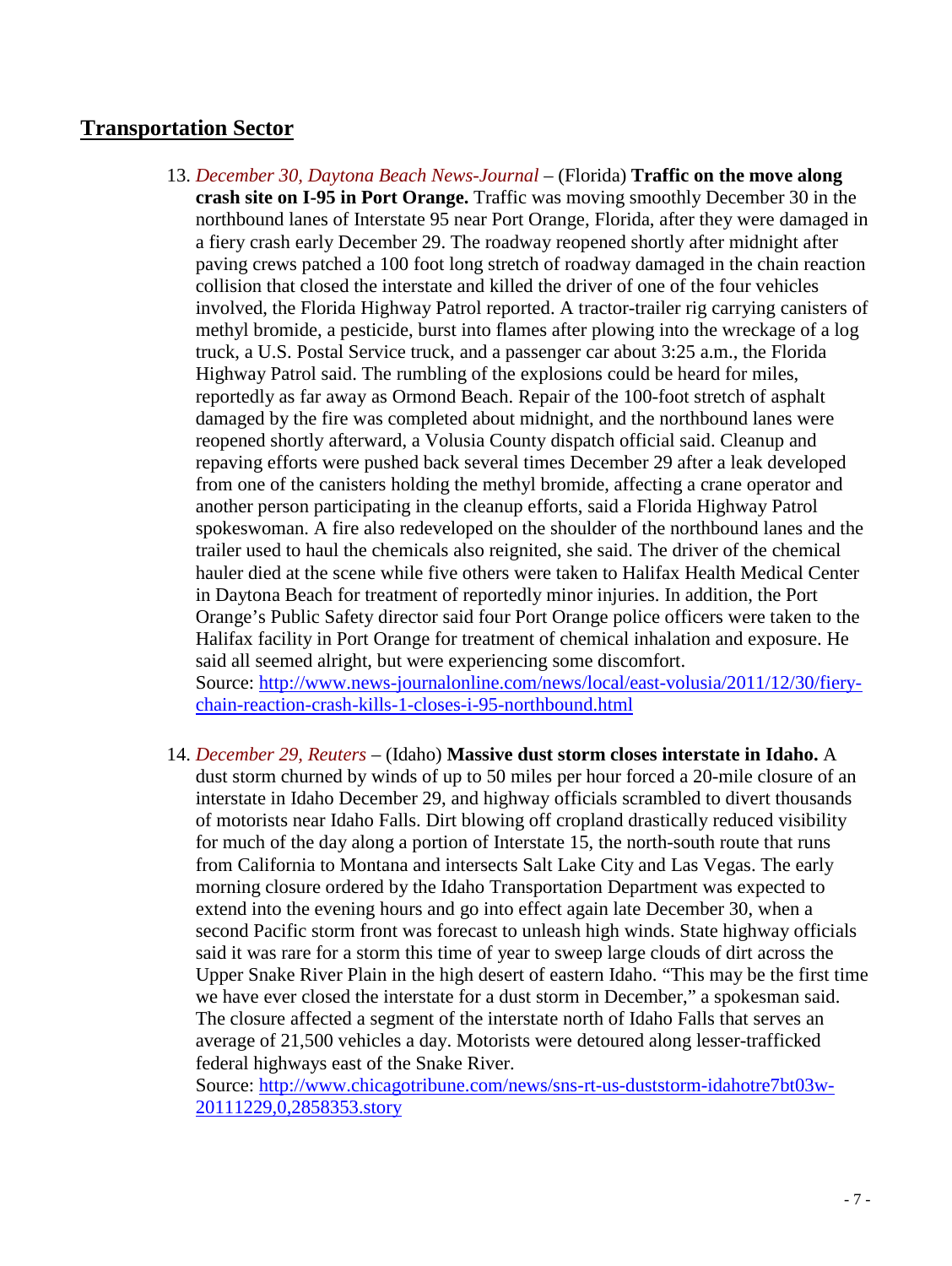<span id="page-7-0"></span>15. *December 29, Associated Press* – (Alaska; International) **Alaska volcano sends ash plume into sky.** A volcano in Alaska's Aleutian Islands sent up an ash cloud December 29 that prompted scientists to increase the alert level for commercial aircraft traffic. The Alaska Volcano Observatory said satellite images showed Cleveland Volcano had spewed ash 15,000 feet into the air in a cloud that moved east-southeast. The U.S. Geological Survey scientist-in-charge called it a small explosion. "It's not expected to cause a disruption to big international air carriers," he said. But the event drew strong interest from air carriers. "Any time you put an ash cloud up into the atmosphere, the airlines, the air carriers, air freight companies — it's a major concern," he said. The ash cloud was significant enough to raise the alert level from yellow, representing elevated unrest, to orange, representing an increased potential of eruption, or an eruption under way with minor ash emissions or no emissions. Cleveland Mountain is a 5,675-foot peak on uninhabited Chuginadak Island about 940 miles southwest of Anchorage. The Federal Aviation Administration and the airline industry get concerned for trans-Pacific flights when an ash cloud has the potential to exceed the 20,000-foot threshold, as Cleveland Volcano has done in the past.

Source: [http://www.usatoday.com/weather/story/2011-12-29/alaska-volcano](http://www.usatoday.com/weather/story/2011-12-29/alaska-volcano-travel/52274100/1)[travel/52274100/1](http://www.usatoday.com/weather/story/2011-12-29/alaska-volcano-travel/52274100/1)

16. *December 29, WPRO 630 AM Providence* – (Rhode Island) **Freight train derails in East Prov., causes road closure.** A freight train derailed in East Providence, Rhode Island, December 29, causing Dexter Road to be closed to traffic for several hours. The derailment happened around 10:30 a.m. at the railroad crossing of Dexter Road and King Phillip Road. One box car and an engine were derailed. The Providence Worcester Railroad company called for a crane to be brought to East Providence from Worcester to correct the situation. The road is the only access to a number of businesses in the industrial park. In addition to the road closure, power to the area had been temporarily shut off as a safety measure. Fire crews, police, and hazmat crews responded to the scene. Hazmat said they were on the scene as a precaution because the train has a diesel engine. The train was carrying lumber, two conductors, and several workers. The train was put back on the tracks and Dexter Road was reopened. Source:<http://630wpro.com/article.asp?id=2362792>

For more stories, see items **[5](#page-2-0)** and **[24](#page-10-0)**

#### [\[Return to top\]](#page-0-0)

# **Postal and Shipping Sector**

17. *December 28, KSAZ 10 Phoenix* – (Arizona) **Smoke bomb found in mail drop off box.** A smoke bomb was discovered December 27 inside a mail drop off box in Phoenix. There was a message scrawled on the side of the mail box, but it was not yet clear if it was related to the bomb. Hazmat crews were called to the scene to check out the chemicals and device. There are no leads on who may have placed it there. Source: [http://www.myfoxphoenix.com/dpp/news/crime/smoke-bomb-found-in-mail](http://www.myfoxphoenix.com/dpp/news/crime/smoke-bomb-found-in-mail-drop-off-box-12282011)[drop-off-box-12282011](http://www.myfoxphoenix.com/dpp/news/crime/smoke-bomb-found-in-mail-drop-off-box-12282011)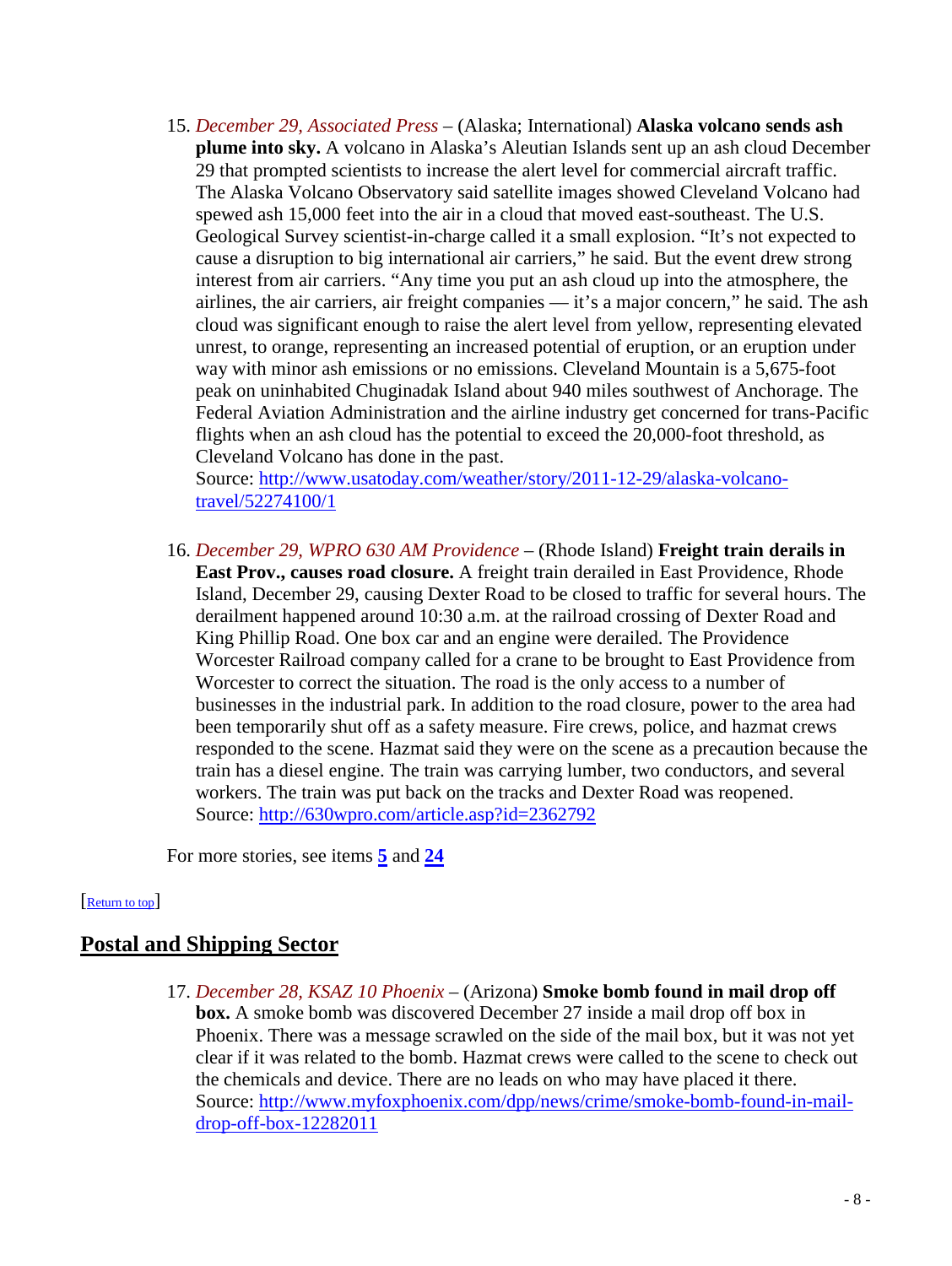For another story, see item **[13](#page-6-0)**

#### <span id="page-8-0"></span>[\[Return to top\]](#page-0-0)

# **Agriculture and Food Sector**

18. *December 30, Associated Press* – (Massachusetts) **Mass. recalls cheese over possible contamination.** Massachusetts health officials are urging consumers not to eat cheese under the brand Fromagerie Marie Kade because it may be contaminated with potentially fatal listeria, the Associated Press reported December 30. The Canadianmade cheese was sold in markets in Norwood and Worcester, and is stamped with the establishment number 1874. No illnesses have been reported in Massachusetts in connection with the cheese. The state Public Health Department points out that the cheese has not expired, so it may still be in some homes. Source: [http://www.wvnstv.com/story/16417047/mass-recalls-cheese-over-possible](http://www.wvnstv.com/story/16417047/mass-recalls-cheese-over-possible-contamination)[contamination](http://www.wvnstv.com/story/16417047/mass-recalls-cheese-over-possible-contamination)

#### [\[Return to top\]](#page-0-0)

# **Water Sector**

19. *December 29, Arlington Heights Daily Herald* – (Illinois) **FAA fuel spill in Aurora cleared from Fox River.** Only a faint smell of diesel remained December 29 on the Fox River in Aurora, Illinois, after more than 1,400 gallons of fuel spilled a day earlier into a storm sewer that discharges into the waterway. An Illinois Environmental Protection Agency spokesman said the water in the Fox River no longer has any sheen on it from the fuel. Crews worked through the night December 28 to contain the spill, which originated from a Federal Aviation Administration (FAA) facility. FAA officials informed the Aurora Fire Department that between 20 and 100 gallons of fuel had overflowed through the top of a malfunctioning underground fuel storage tank onto the pavement and into a Fox Metro Water District sanitary sewer. Around 10 a.m., however, the FAA informed city officials that the spill was actually between 1,000 and 1,500 gallons and that it had entered a city storm sewer. Crews from the city's fire, water and sewer, and water production departments were immediately dispatched to the scene. The Illinois Environmental Protection Agency was also informed of the spill. Absorbent booms were placed at the entrances and exits of the affected storm lines to absorb fuel. An unknown quantity of fuel did flow into the Fox River at Sullivan Road. On December 28 there was an approximately 8-foot-wide sheen on the river's west bank extending for about 1.5 miles. By December 29, the booms were still in place but the river was clear.

Source:<http://www.dailyherald.com/article/20111229/news/712299860/>

For more stories, see items **[2](#page-1-0)** and **[33](#page-14-0)**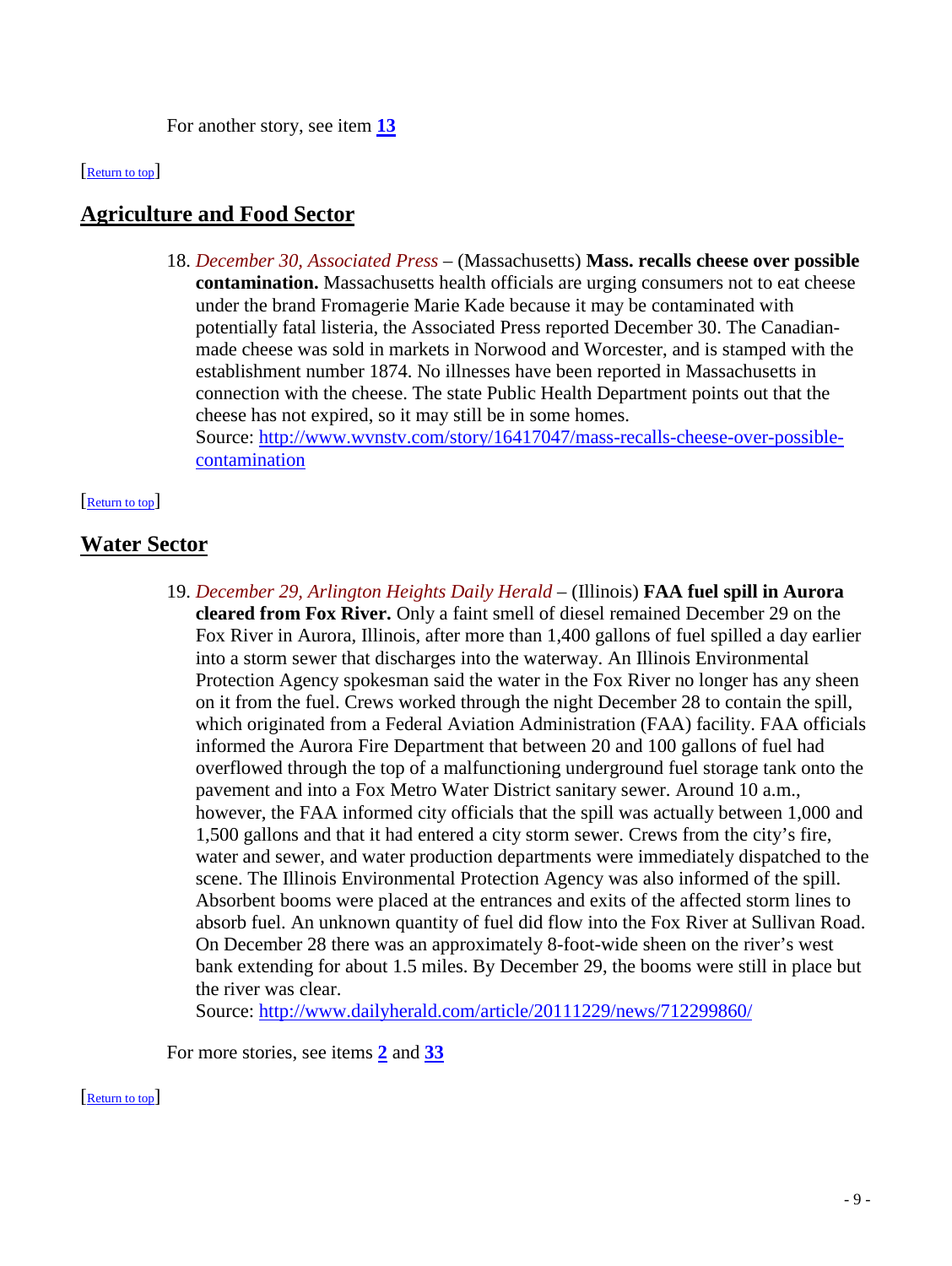# <span id="page-9-0"></span>**Public Health and Healthcare Sector**

20. *December 29, Associated Press* – (California) **Private medical records breach at Calif. hospital.** A Loma Linda University Medical Center worker has been fired for taking home the private medical records of more than 1,000 patients, the Associated Press reported December 29. A hospital spokeswoman said the records from the Loma Linda, California hospital included birth dates, addresses, medical records numbers, driver's license numbers and, in some cases, Social Security numbers. The records of 1,336 patients or those responsible for paying the patients' bills were breached around December 19. The Riverside Press-Enterprise said the medical center will pay for one year of credit monitoring to determine if there is irregular activity on their accounts. The employee who took home the documents against hospital policy has been fired. The San Bernardino County Sheriff's Department, the state Public Health Department, and those whose records were involved in the breach have been notified. Source: [http://www.mercurynews.com/breaking-news/ci\\_19638706](http://www.mercurynews.com/breaking-news/ci_19638706)

#### [\[Return to top\]](#page-0-0)

# **Government Facilities Sector**

21. *December 30, Associated Press* – (Texas) **2 charged in \$918,000 theft from Texas Army Post.** A San Antonio, Texas woman and an unidentified former military member have been charged with selling about \$918,000 in computers and uniforms stolen from Fort Sam Houston, the Associated Press reported December 30. A federal indictment alleges the woman and the ex-service member spent the money on five homes, credit card bills, and other items. They are charged with theft of federal property, aggravated identity theft, conspiracy to launder money, and money laundering. The San Antonio Express News reported that the woman appeared in federal court the week of December 26 and was arrested. Her alleged accomplice is accused of forging paperwork that made the thefts possible. They face a maximum of 20 years in prison if convicted. Source:

[http://www.kbtx.com/home/headlines/2\\_Charged\\_in\\_918000\\_Theft\\_from\\_Texas\\_Arm](http://www.kbtx.com/home/headlines/2_Charged_in_918000_Theft_from_Texas_Army_Post_136427688.html) [y\\_Post\\_136427688.html](http://www.kbtx.com/home/headlines/2_Charged_in_918000_Theft_from_Texas_Army_Post_136427688.html)

22. *December 29, Washington Examiner* – (Maryland) **Flood caused \$14 million in damage to Prince George's government building.** Repairs to the Prince George's County administration building in Maryland will cost between \$14 million and \$15 million, according to county officials, with most of it not covered by the county's insurance policies, the Washington Examiner reported December 29. The home of the county's executive and legislative branches and a host of other county government functions was closed for days in September after 2 feet of flood water caused by Tropical Storm Lee destroyed much of the building's ground floor. Prince George's officials had anticipated coverage of up to \$50 million at the time of the flood, but the building and a nearby warehouse also damaged by rising waters are located in flood zones that lower the county's coverage, a spokesperson said. About \$8 million must be spent to repair 14,000 boxes of documents damaged by the flood. The documents,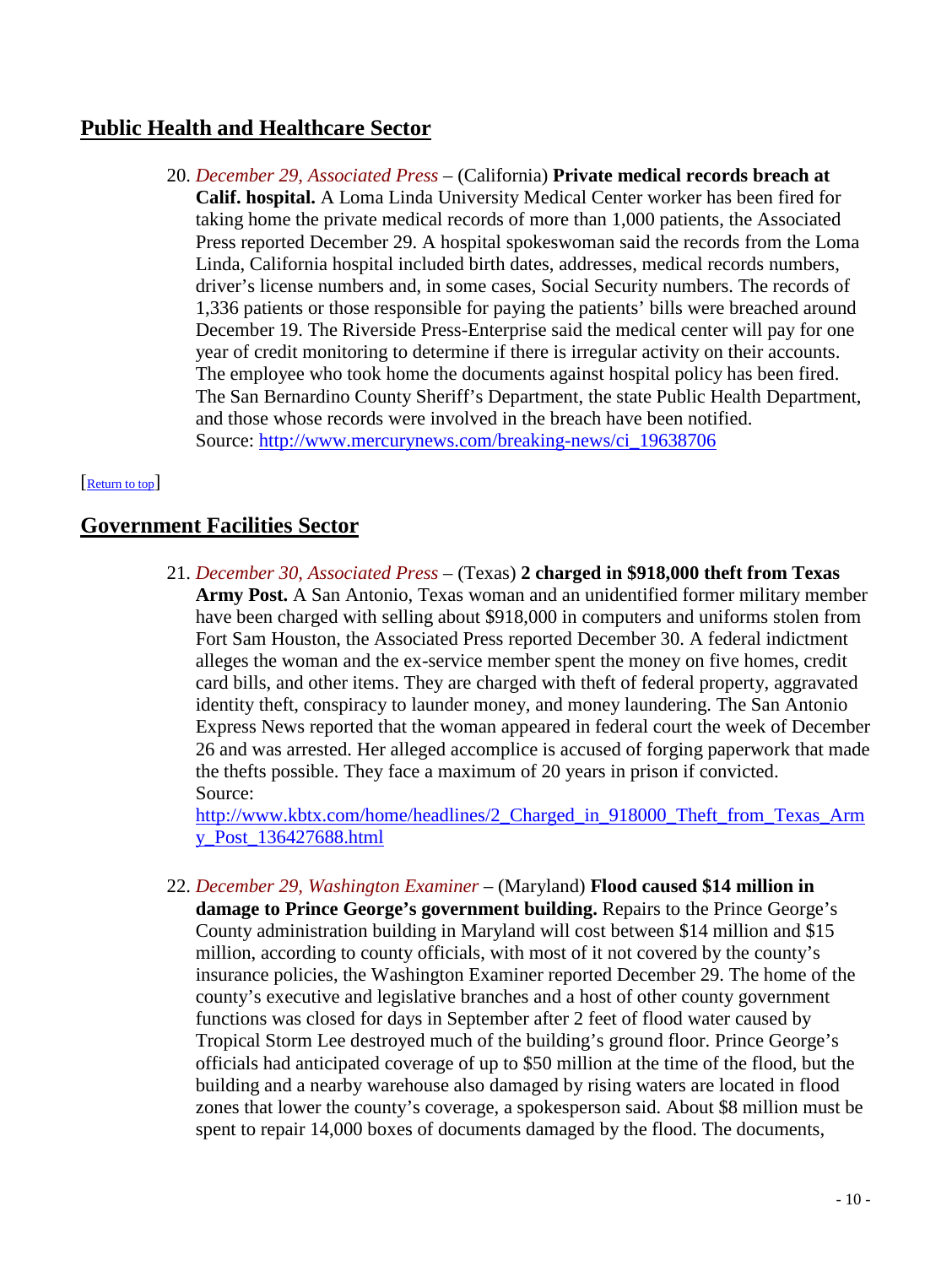<span id="page-10-0"></span>mostly records kept by the clerk of the Circuit Court, had been stored in the administration building, as well as the nearby warehouse. The remaining \$7 million to \$8 million will cover the costs of gutting and rebuilding the ground floor, a spokesman said.

Source: [http://washingtonexaminer.com/local/maryland/2011/12/flood-caused-14](http://washingtonexaminer.com/local/maryland/2011/12/flood-caused-14-million-damage-pg-government-building/2045376) [million-damage-pg-government-building/2045376](http://washingtonexaminer.com/local/maryland/2011/12/flood-caused-14-million-damage-pg-government-building/2045376)

#### [\[Return to top\]](#page-0-0)

# **Emergency Services Sector**

- 23. *December 29, WNCN 17 Raleigh* (North Carolina) **Ambulance catches fire at Raleigh EMS station.** A mechanical failure was to blame for a fire December 29 at an EMS station in Raleigh, North Carolina. An ambulance in one of the bays caught fire, which subsequently spread to another building. An incident report said the fire was likely caused by a mechanical failure in the engine compartment of the ambulance. Wake County Communications said the ambulance was heavily damaged and is no longer operational. The ambulance bay had significant roof damage and the living quarters had heavy smoke damage. Damage estimates for the ambulance total \$240,000. EMS crews will work out of an alternate location while the building is weatherproofed and secured. The Wake County General Services Administration is evaluating similar models of County ambulances to ensure safety. Source: [http://www2.nbc17.com/news/2011/dec/29/2/ambulance-catches-fire-raleigh](http://www2.nbc17.com/news/2011/dec/29/2/ambulance-catches-fire-raleigh-ems-station-ar-1761610/)[ems-station-ar-1761610/](http://www2.nbc17.com/news/2011/dec/29/2/ambulance-catches-fire-raleigh-ems-station-ar-1761610/)
- 24. *December 29, Associated Press* (Georgia) **Prisoner transport bus overturns near Macon, Ga.; several inmates reported injured.** The Georgia Department of Corrections said several inmates were injured in an accident involving a prisoner transport bus on Interstate 16. Officials said the bus overturned in Twiggs County, Georgia, early December 29. A Georgia State Patrol spokesman said a passenger car cut in front of the bus, causing the driver to take evasive action. He said the bus rolled over on its side. The Department of Corrections said 11 inmates were on the bus that had left the Georgia Diagnostic and Classification Prison in Jackson and was headed to Coastal State Prison in Garden City near Savannah. They said two staff members were on board the bus, and that no other vehicles were involved. Officials say none of the injuries were life-threatening.

Source:

[http://www.therepublic.com/view/story/6bbdbcbc9a1e4efea2b72f34f7c8818a/GA--](http://www.therepublic.com/view/story/6bbdbcbc9a1e4efea2b72f34f7c8818a/GA--Prison-Bus-Accident/) [Prison-Bus-Accident/](http://www.therepublic.com/view/story/6bbdbcbc9a1e4efea2b72f34f7c8818a/GA--Prison-Bus-Accident/)

For another story, see item **[13](#page-6-0)**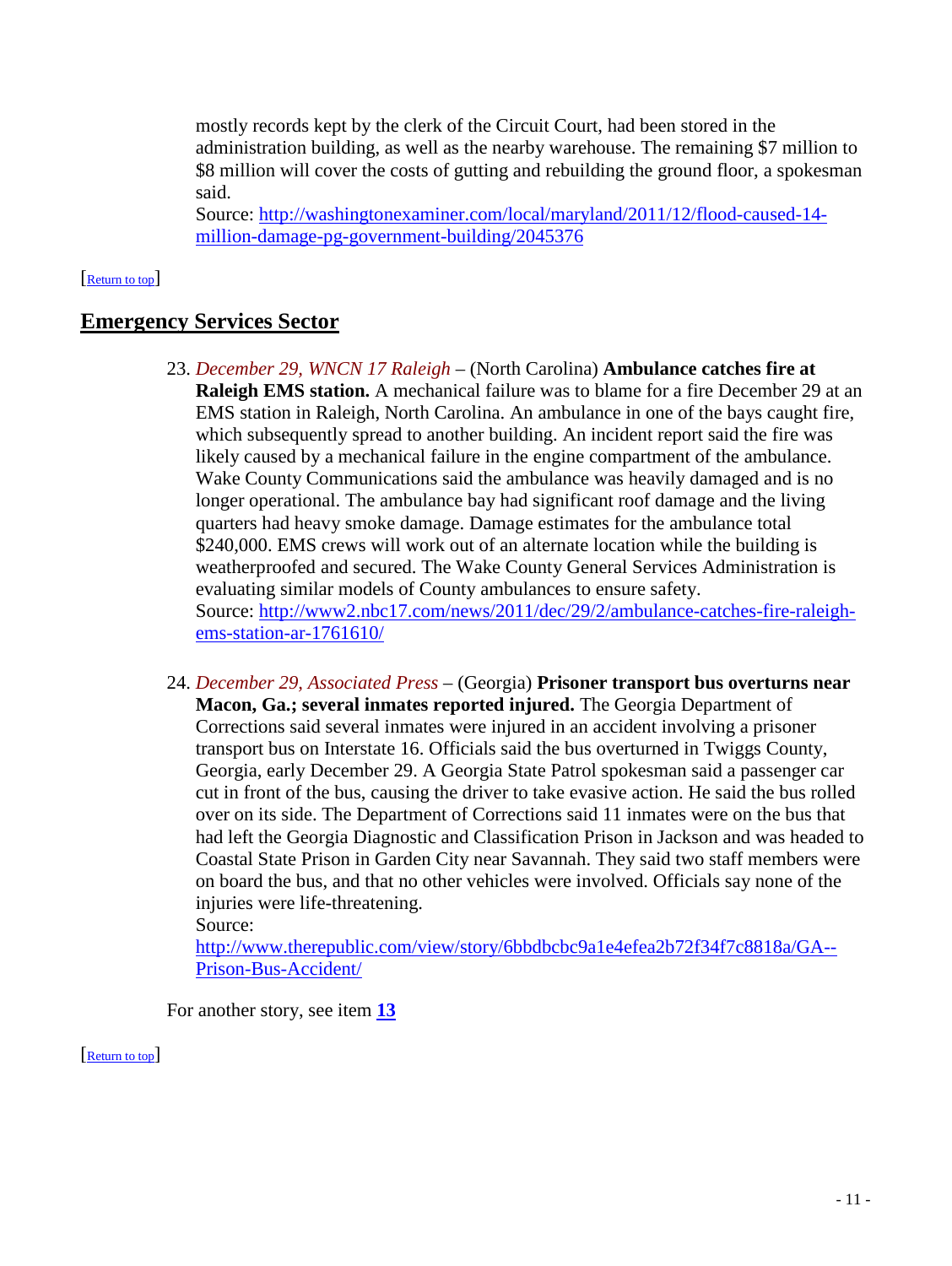# <span id="page-11-0"></span>**Information Technology Sector**

25. *December 30, Softpedia* – (International) **Your smartphone from Amazon has shipped, malware-spreading spam.** Softpedia reported December 30 a malware scam involving an e-mail allegedly sent by Amazon to confirm that an electronic device such as a smartphone has already been paid for with the recipient's credit card. Users who click on the links contained in the message are taken to a Web site that serves a variant of Cridex, especially designed to steal personal and financial information from the computer it lands on, according to Hoax Slayer. Win32/Cridex is usually delivered via spammed malware such as variants of Exploit:JS/Blacole and is programmed to spread to removable drives. Besides banking credentials, it also targets local certificates and it is able to execute files. Once executed, the malicious element drops a copy of the worm as a randomly named file and modifies the registry to make sure it is executed each time the operating system boots. After the dropper is deleted, Cridex injects itself into every running process, even ones that are later created.

Source: [http://news.softpedia.com/news/Your-Smarthpone-from-Amazon-Has-](http://news.softpedia.com/news/Your-Smarthpone-from-Amazon-Has-Shipped-Malware-Spreading-Spam-243839.shtml)[Shipped-Malware-Spreading-Spam-243839.shtml](http://news.softpedia.com/news/Your-Smarthpone-from-Amazon-Has-Shipped-Malware-Spreading-Spam-243839.shtml)

- 26. *December 30, The Register* (International) **Kaspersky claims 'smoking code' linking Stuxnet and Duqu.** Researchers at Kaspersky Lab claimed to have found proof that the writers of the Stuxnet and Duqu malware are one and the same, and are warning of at least three new families of advanced malware potentially in circulation, The Register reported December 30. The chief security expert at Kaspersky Lab said that researchers had examined drivers used in both Stuxnet and Duqu and concluded that a single team was most likely behind them both, based on the timing of their creation and their methods of interacting with the rest of the malware code. The researcher's data suggests both were built on a common platform, dubbed Tilded because it uses many files beginning with the tilde symbol "~" and the letter "d." The platform was built around 2007 or later, and was updated in 2010. Kaspersky's director of global research and analysis told Reuters that the platform and drivers involved would indicate five families of malware had been made using the platform already, and that others may be in development. The modularity of the systems makes it easy for the malware writers to adapt their creations to new purposes and techniques. Source: [http://www.theregister.co.uk/2011/12/30/kaspersky\\_stuxnet\\_duqu\\_link/](http://www.theregister.co.uk/2011/12/30/kaspersky_stuxnet_duqu_link/)
- 27. *December 29, CNET News* (International) **Anonymous targets military-gear site in latest holiday hack.** In what it is calling another round of "LulzXmas festivities," an Anonymous-affiliated hacktivst group December 29 claimed to have stolen customer information from SpecialForces.com, a Web site that sells military gear. The hackers said they breached the SpecialForces.com site months ago, but only just got around to posting the customer data. Even though the site's data was encrypted, they claim to have 14,000 passwords and details for 8,000 credit cards belonging to Special Forces Gear customers. Special Forces Gear's founder confirmed that his company's Web servers were compromised by Anonymous in late August, resulting in a security breach that allowed the hackers to obtain customer usernames, passwords, and possibly encrypted credit card information in some cases. He added that the compromised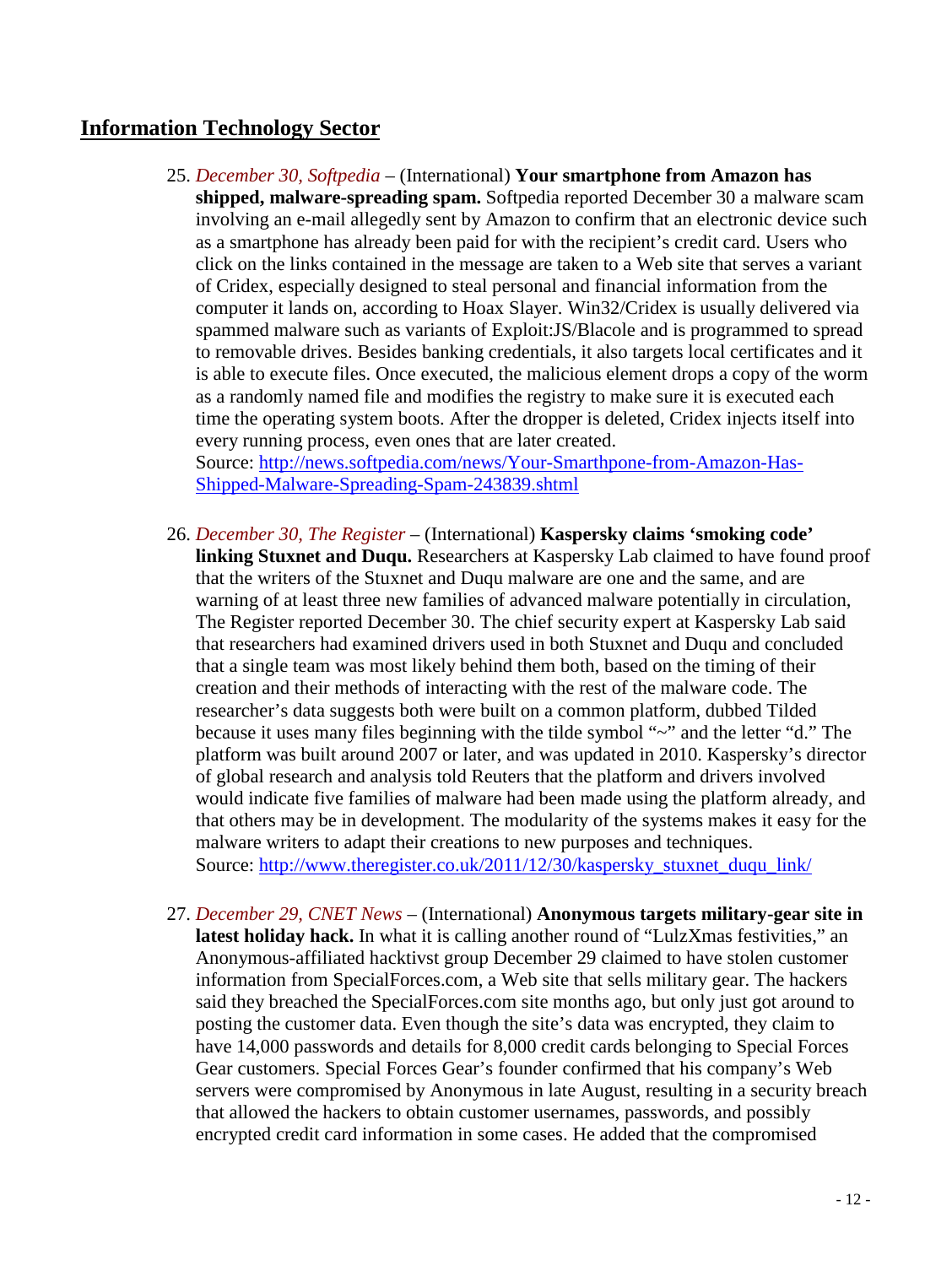<span id="page-12-0"></span>passwords were from a backup of a previous version of the Web site that is more than a year old, and that most of the credit card numbers are expired. No evidence of credit card misuse was found, and the site no longer stores customer passwords or credit card information.

Source: [http://news.cnet.com/8301-1009\\_3-57349976-83/anonymous-targets-military](http://news.cnet.com/8301-1009_3-57349976-83/anonymous-targets-military-gear-site-in-latest-holiday-hack/?part=rss&subj=latest-news&tag=title)[gear-site-in-latest-holiday-hack/?part=rss&subj=latest-news&tag=title](http://news.cnet.com/8301-1009_3-57349976-83/anonymous-targets-military-gear-site-in-latest-holiday-hack/?part=rss&subj=latest-news&tag=title)

#### **Internet Alert Dashboard**

To report cyber infrastructure incidents or to request information, please contact US-CERT at [sos@us-cert.gov](mailto:sos@us-cert.gov) or visit their Web site[: http://www.us-cert.gov](http://www.us-cert.gov/)

Information on IT information sharing and analysis can be found at the IT ISAC (Information Sharing and Analysis Center) Web site: [https://www.it-isac.org](https://www.it-isac.org/) 

#### Return to top

## **Communications Sector**

28. *December 30, PC Magazine* – (National) **Verizon attributes 4G LTE service disruptions to 'growing pains'.** Verizon Wireless December 29 attributed recent service disruptions on its 4G LTE network to "growing pains" associated with building out an advanced network. Verizon's network has experienced three separate disruptions this month: on December 7, 21, and 28. During those incidents, Verizon said it "proactively moved" customers from 4G LTE to 3G, though for a brief period December 28, "4GLTE customers could not connect to the 3G Network as quickly as we would have liked," a press release from Verizon said. "Each incident has been different from a technical standpoint," Verizon said. Verizon's statement did not go into full detail, but in an interview with GigaOm, the vice president of network engineering for Verizon Wireless said the problems were associated with something known as the IP Multimedia Subsystem (IMS), or Verizon's service delivery core. As GigaOm explained, IMS has been in use for years, but Verizon is the first to use it for a 4G LTE network. That has produced some problems, like the widespread outage that hit the company's network back in April. This time around, there were three separate incidents. "The first outage on Dec[ember] 7 was caused by the failure of a back-up communications database," GigaOm reported. "The second, last week, was the result of an IMS element not responding properly, while [the December 28] outage was caused by two IMS elements not communicating properly." Essentially, some phones just kept trying to sign in to 4G without success until Verizon forced them to drop down to 3G. Verizon said it is taking a number of steps to prevent similar outages in the future. Source:<http://www.pcmag.com/article2/0,2817,2398203,00.asp>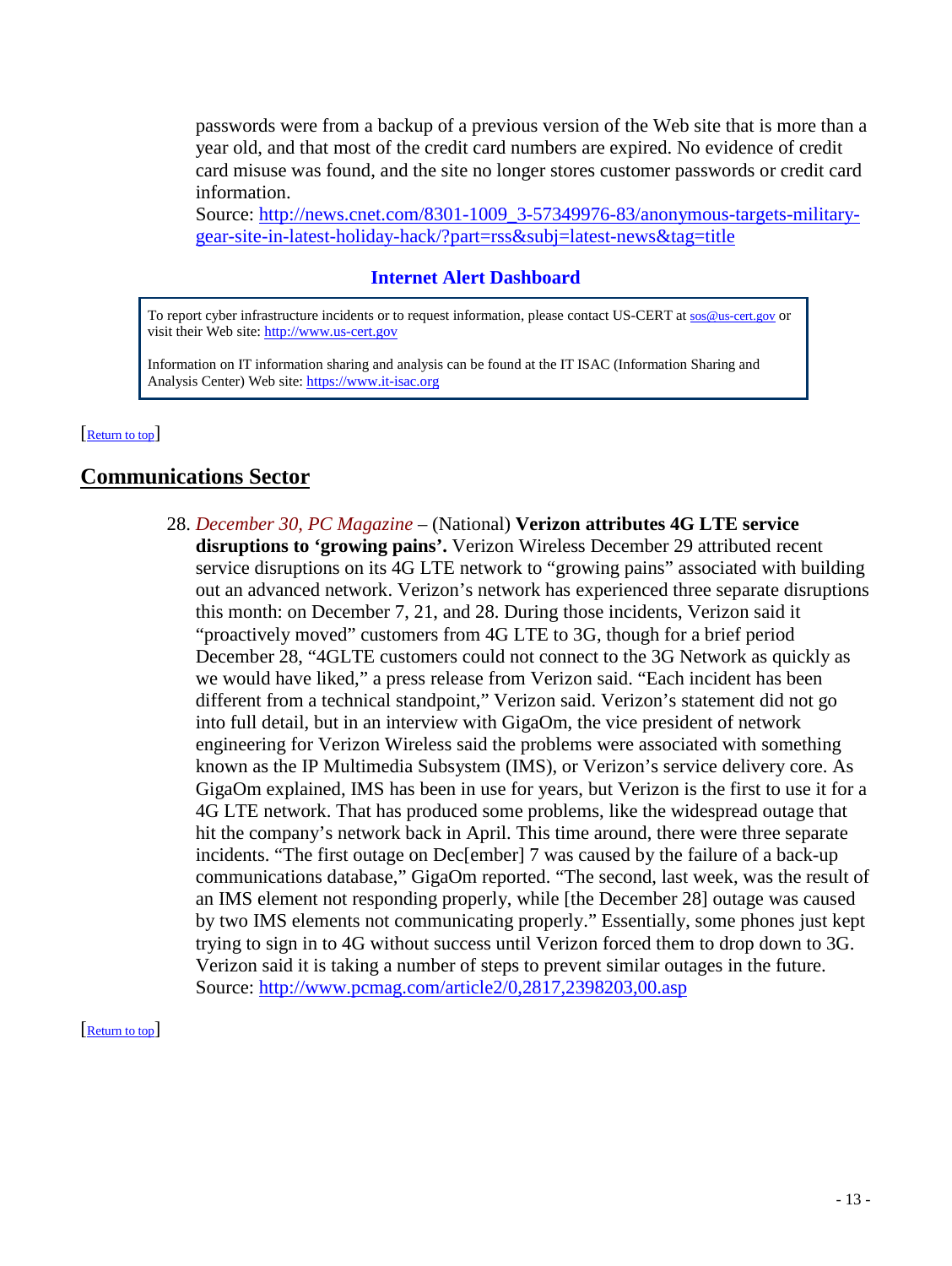# <span id="page-13-0"></span>**Commercial Facilities Sector**

29. *December 30, Associated Press* – (New York) **Man dies in fire at suburban Buffalo motel; reports of explosion before blaze in Clarence.** Authorities are investigating the cause of a fire at a suburban Buffalo, New York motel that claimed the life of a man who was staying there. The incident occurred December 29 at the Rock Garden Motel, a 17-unit complex about 10 miles east of Buffalo. Reports of an explosion at the motel were also received by dispatchers. Officials say flames were pouring from the front apartment in the complex when firefighters arrived. The body of a man was found in one of the apartments. His name and age have not been released. Five other people staying at the motel got out safely. The building was heavily damaged. The cause of the fire has yet to be been determined.

Source:

[http://www.therepublic.com/view/story/504f03d0e3be4b149a40d6caac98b213/NY--](http://www.therepublic.com/view/story/504f03d0e3be4b149a40d6caac98b213/NY--Motel-Fatal-Fire/) [Motel-Fatal-Fire/](http://www.therepublic.com/view/story/504f03d0e3be4b149a40d6caac98b213/NY--Motel-Fatal-Fire/)

30. *December 30, KBTX 3 Bryan/College Station* – (Texas) **Texas hotel worker falls in elevator shaft, dies.** A housekeeper has died after falling six stories in a service elevator shaft in the San Antonio, Texas, hotel where she was working. Federal and state officials are investigating. Her body was found at the bottom of the elevator shaft December 28. The San Antonio Express-News reported December 30 that police were called after hotel employees heard a loud noise from the elevator shaft but could not open the basement elevator doors. Investigators form the Texas Department of Licensing and Regulation and Occupational Safety and Health Administration are trying to determine what happened. Source:

[http://www.kbtx.com/state/headlines/Texas\\_Hotel\\_Worker\\_Falls\\_In\\_Elevator\\_Shaft\\_D](http://www.kbtx.com/state/headlines/Texas_Hotel_Worker_Falls_In_Elevator_Shaft_Dies_136431658.html) [ies\\_136431658.html](http://www.kbtx.com/state/headlines/Texas_Hotel_Worker_Falls_In_Elevator_Shaft_Dies_136431658.html)

31. *December 29, The Plain Dealer* – (Ohio) **Stolen gas pipes lead to evacuation of six homes, apartment on Cleveland's East Side.** Six homes and one apartment building in Cleveland, Ohio, were temporarily evacuated December 29 after thieves stole pipes from a home, filling the house with natural gas that leaked into the neighborhood. Police found the back door open after a caller said the house had been entered. Police smelled gas in the kitchen and called the fire department. A Cleveland Fire Department spokesman said a battalion chief entered the home with a meter and found the gas reading was "off the charts." The area was then taped off and Dominion East Ohio Gas was called to shut the gas off. Workers noticed gas pipes had been stolen from the occupied home, where the spokesman said no one was home at the time of the theft. Within two hours, residents were allowed to return to their homes and the apartment building.

Source:

[http://blog.cleveland.com/metro/2011/12/six\\_homes\\_apartment\\_temporaril.html](http://blog.cleveland.com/metro/2011/12/six_homes_apartment_temporaril.html)

32. *December 29, Lancaster Intelligencer Journal; Lancaster New Era* – (Pennsylvania) **3 alarm fire hits Columbia recycling business.** A three-alarm fire struck a recycling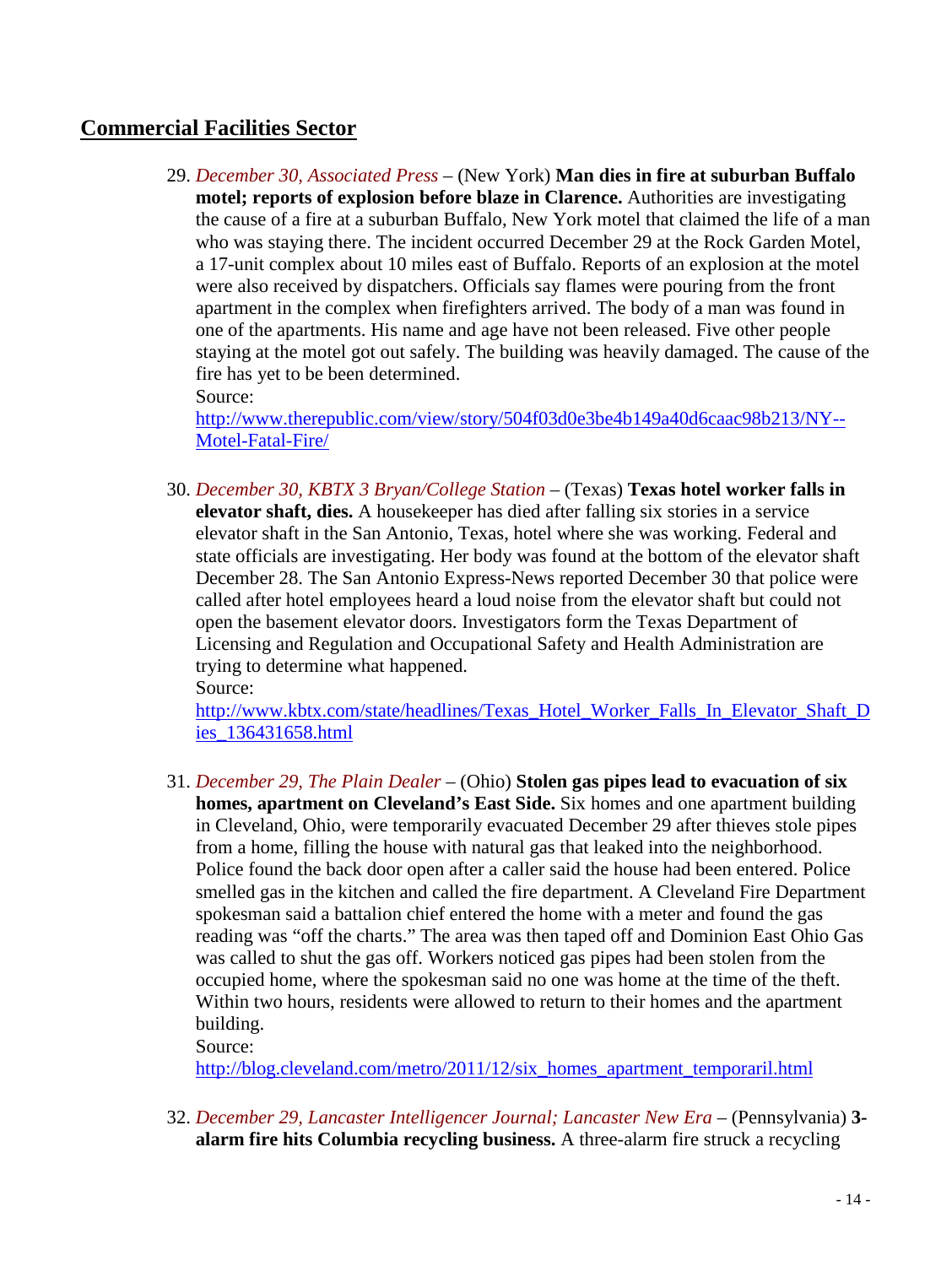<span id="page-14-0"></span>business in Columbia, Pennsylvania, December 28, officials said. Units were dispatched shortly after 10 p.m. to Gordon Waste Co. for a fire in the conveyor system. Four people working in the building evacuated safely without injury, the Columbia Borough fire chief said. About 150 firefighter personnel from Lancaster and York counties worked throughout the night. The fire started accidentally because of friction and was contained to an area of about 15,000 square feet. "Workers were cleaning up the facility like they do every day, using Bobcat skid loaders, pushing scrap paper into the recycling compactor," the Columbia Borough fire chief stated. When the fire was discovered, they tried to knock it down with multiple fire extinguishers, but the blaze quickly grew beyond their control. "There doesn't appear to be any major structural damage to the building," a vice president and partner of Gordon Waste stated. Source: [http://lancasteronline.com/article/local/558665\\_3-alarm-fire-hits-Columbia](http://lancasteronline.com/article/local/558665_3-alarm-fire-hits-Columbia-recycling-business.html)[recycling-business.html](http://lancasteronline.com/article/local/558665_3-alarm-fire-hits-Columbia-recycling-business.html)

For more stories, see items **[16](#page-7-0)**, **33**, and **[34](#page-15-0)**

#### [\[Return to top\]](#page-0-0)

# **National Monuments and Icons Sector**

- 33. *December 30, CNN* (Pennsylvania) **Graves may be exhumed over Pennsylvania sinkhole.** Officials in Pennsylvania may give the go-ahead to begin the exhumation of graves as a large sinkhole encroaches on a historic Allentown cemetery, CNN reported December 30. A court order has been secured so that the Lehigh County coroner can give the order if he deems such action necessary. The sinkhole measures about 50 feet long and 30 feet wide, according to the Allentown fire chief. About 60 graves in Union and West End Cemetery are threatened and were roped off. A dozen homes nearby were vacated and 25 people evacuated because of the sinkhole. The sinkhole was likely caused by a water main break. The cemetery holds about 20,000 graves, including 714 Civil War veterans, whose graves are located across the cemetery. At least two residential structures nearby suffered serious damage from the sinkhole. Source: [http://www.cnn.com/2011/12/30/us/pennsylvania](http://www.cnn.com/2011/12/30/us/pennsylvania-sinkhole/index.html?hpt=hp_t3)[sinkhole/index.html?hpt=hp\\_t3](http://www.cnn.com/2011/12/30/us/pennsylvania-sinkhole/index.html?hpt=hp_t3)
- 34. *December 29, Associated Press; Kansas City Star* (Missouri) **Fire engulfs historic Kansas City church.** A landmark church that is home to one of the oldest congregations in Kansas City, Missouri, has gone up in flames. Firefighters responded December 29 to the massive blaze at the 107-year-old Westport Presbyterian Church at the eastern end of the city's Westport neighborhood. The Kansas City Star reported firefighters used at least three aerial trucks to battle flames shooting 50 feet in the air. The stone church was built in 1904, although the congregation has been in existence for 175 years.

Source: [http://washingtonexaminer.com/news/2011/12/fire-engulfs-historic-kansas](http://washingtonexaminer.com/news/2011/12/fire-engulfs-historic-kansas-city-church/2045866)[city-church/2045866](http://washingtonexaminer.com/news/2011/12/fire-engulfs-historic-kansas-city-church/2045866)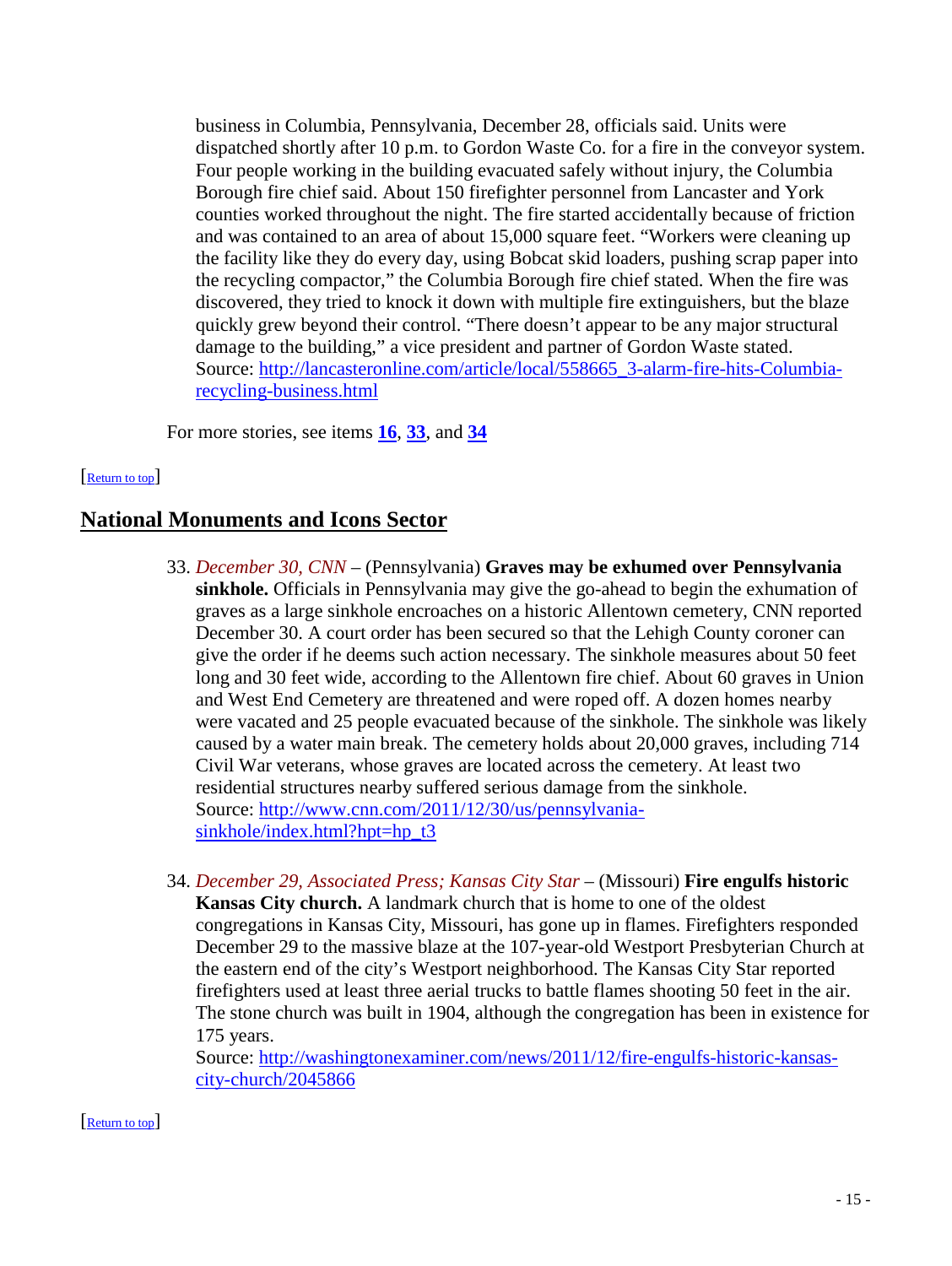# <span id="page-15-0"></span>**Dams Sector**

35. *December 28, Glen Falls Post-Star* – (New York) **Fort Ann to receive \$3.48M in Hadlock Pond settlement.** The town of Fort Ann, New York, is expected to receive the \$3.48 million it is owed from the settlement in the Hadlock Pond collapse, the Glen Falls Post-Star reported December 28. Kubricky Construction Co., the builder of the Hadlock Pond dam — which broke in 2005, just months after its completion — has agreed to pay the town, nine months after forging an initial agreement on the terms of the settlement. In 2010, a jury found the company had the largest degree of fault, and the town expected to receive \$3.9 million from three parties: Kubricky; the dam's designer, HTE Engineering Northeast; and the dam's tester, Atlantic Testing Laboratories. Kubricky was due to pay \$3.48 million of that total, but the company's lawyers wanted to absolve the company from future litigation. In November, lawyers for the company and town went to a state Supreme Court justice to seek a decision on a breach of contract claim that was holding up the settlement. The town and company will sign documents guaranteeing the \$3.48 million will be paid, provided several conditions are met, the town attorney said December 28 at a special board meeting. Among those conditions, the town will discontinue legal claims in Albany County court against Kubricky, and Kubricky will stop a breach of contract action against the town. The town will still be able to pursue a bad faith claim against Liberty Mutual insurance company in Albany County Court. Some 90 owners of properties upstream from the dam, who are seeking legal action because of access issues to the pond and declining property values, will retain their rights to continue legal action. Source: [http://poststar.com/news/local/fort-ann-to-receive-m-in-hadlock-pond](http://poststar.com/news/local/fort-ann-to-receive-m-in-hadlock-pond-settlement/article_9889e32a-31d9-11e1-936d-0019bb2963f4.html)[settlement/article\\_9889e32a-31d9-11e1-936d-0019bb2963f4.html](http://poststar.com/news/local/fort-ann-to-receive-m-in-hadlock-pond-settlement/article_9889e32a-31d9-11e1-936d-0019bb2963f4.html)